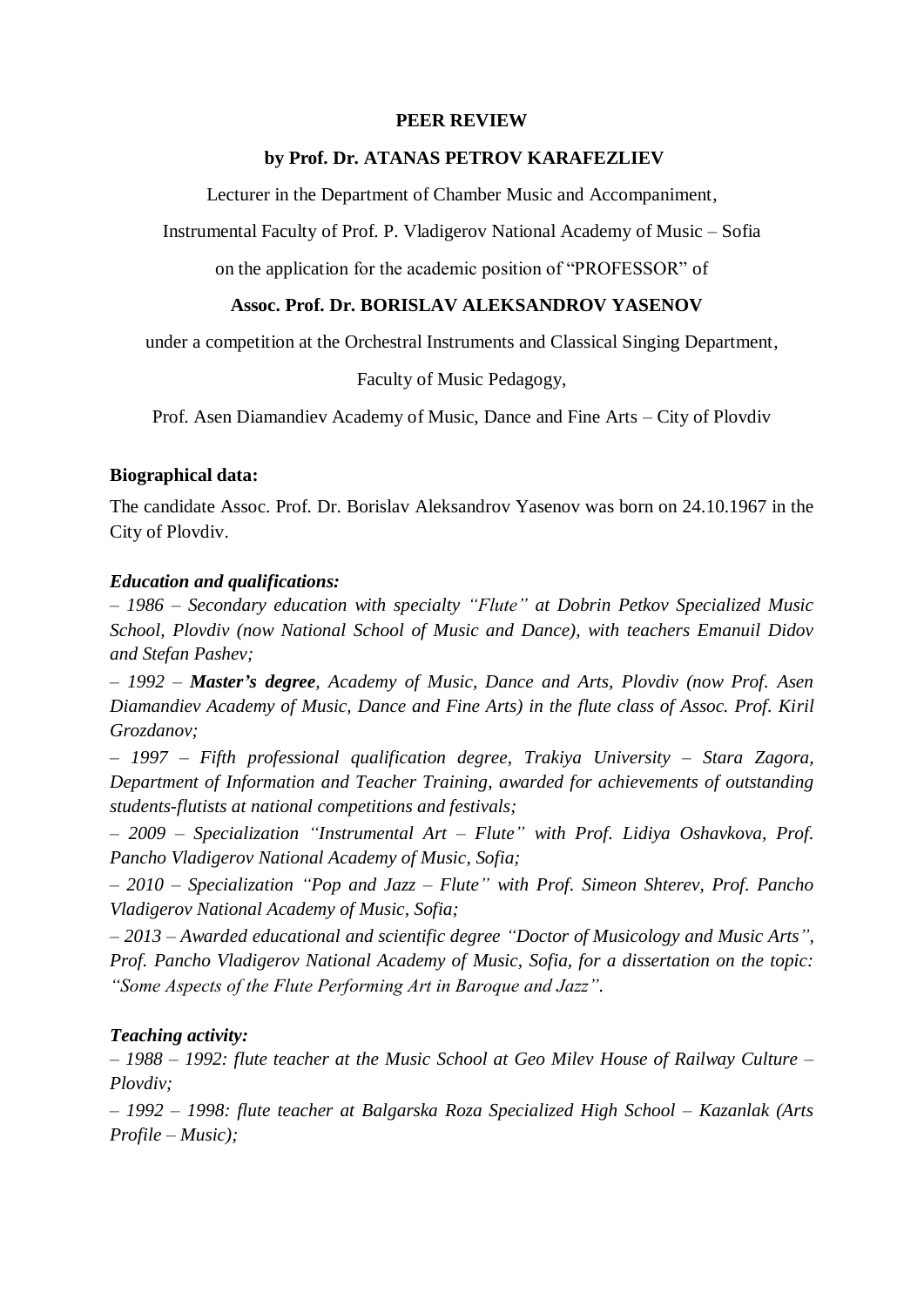*– 1998 – 2014: flute teacher at Ekzarh Antim I High School – Kazanlak (Arts Profile – Music);* 

*– 2008 – part-time lecturer in flute and pop and jazz formations at the Academy of Music, Dance and Fine Arts – Plovdiv;* 

*– 2012 – appointed under a labor contract, as an Assistant in flute at the Orchestral Instruments and Classical Singing Department, Faculty of Music Pedagogy at the Academy of Music, Dance and Fine Arts – Plovdiv, lecturer in Pop and Jazz Formations and Theory and Improvisation;* 

*– 2015 – appointed as Chief Assistant of Flute (under competition) at the Orchestral Instruments and Classical Singing Department, Faculty of Music Pedagogy at the Academy of Music, Dance and Fine Arts – Plovdiv;* 

*– 2017 – appointed as Associate Professor of Flute at the Orchestral Instruments and Classical Singing Department, Faculty of Music Pedagogy at the Academy of Music, Dance and Fine Arts – Plovdiv;* 

*– 1989 – 2017: Artistic Director of a jazz formation at the Student House of Culture – Plovdiv at the Department of Culture with the municipality.*

 Along with the above evidence of high educational qualifications and numerous successes in teaching, the biography of Borislav Yasenov is rich in musical events – as a soloist in symphony orchestras, concerts of classical music and jazz, participation in international and national festivals, masterful flute classes in almost all music schools in the country, as well as in other countries, premiere performances of flute works, recording activities, and several CDs released.

The candidate has won numerous awards, has extremely rich research and publications, and leads and participates in national and international scientific, educational and artistic projects. All this presents us with a very active performer and educator with a wide range of genres and knowledge. It is no coincidence that his graduates have won recognition and high awards at competitions at home and abroad.

Assoc. Prof. Dr. Borislav Yasenov applies a huge amount of evidence for his diverse activities in the form of numerous posters, programs, publications, editions, and more. An important contribution is his collection of "Jazz Pieces for Flute and Formations".

 I would also like to express my personal impressions of the candidate: I know Borislav Yasenov as a performer in the classical genre with one of his concerts as a soloist with the Sliven Symphony Orchestra. There he performed the extremely challenging for all flutists Jacques Ibert's concert with the highest difficulty with a lot of virtuosity, imagination, and artistry, typical of a musician with brilliant technique, rich soul, and intellect. I am also impressed by his performances in the CD "There, where...". In this recording, his gift as a composer and improviser ranks him among the most prominent Bulgarian jazz performers, with his own style and strong interpretive influence. Assoc. Prof. Dr. Borislav Yasenov was the supervisor of Asen Tsvetanov Angelov, whose dissertation I had the opportunity to review and to highlight the mature scientific language, the exact structure, and the significant contribution of the scientific work of the doctoral student under the expert guidance of his supervisor.